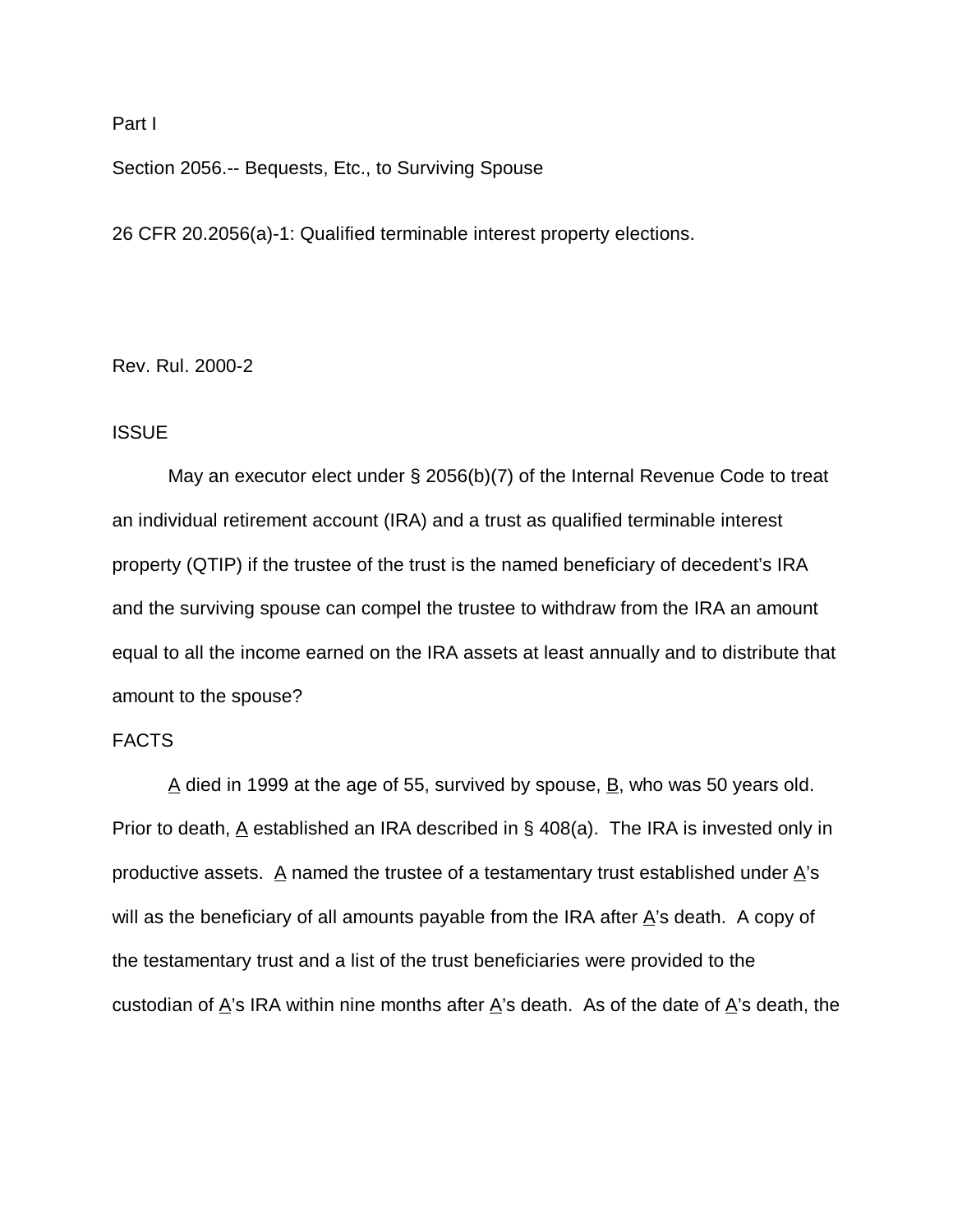testamentary trust was irrevocable and was a valid trust under the laws of the state of  $\Delta$ 's domicile. The IRA was includible in  $\Delta$ 's gross estate under § 2039.

Under the terms of the testatmentary trust, all trust income is payable annually to  $\underline{B}$ , and no one has the power to appoint trust principal to any person other than  $\underline{B}$ .  $\underline{A}$ 's children, who are all younger than  $\underline{B}$ , are the sole remainder beneficiaries of the trust. No other person has a beneficial interest in the trust. Under the terms of the trust,  $\underline{B}$ has the power, exercisable annually, to compel the trustee to withdraw from the IRA an amount equal to the income earned on the assets held by the IRA during the year and to distribute that amount through the trust to  $\underline{B}$ . The IRA document contains no prohibition on withdrawal from the IRA of amounts in excess of the annual minimum required distributions under § 408(a)(6).

In accordance with the terms of the IRA instrument, the trustee of the testamentary trust elects, in order to satisfy § 408(a)(6), to receive annual minimum required distributions using the exception to the five year rule in § 401(a)(9)(B)(iii) for distributions over a distribution period equal to a designated beneficiary's life expectancy. Because B's life expectancy is the shortest of all the potential beneficiaries of the testamentary trust's interest in the IRA (including remainder beneficiaries), the distribution period for purposes of  $\S$  401(a)(9)(B)(iii) is B's life expectancy. Because  $\underline{B}$  is not the sole beneficiary of the testamentary trust's interest in the IRA, the trustee elected to have the annual minimum required distributions from the IRA to the testamentary trust begin no later than December 31 of the year immediately following the year of  $\underline{A}$ 's death. The amount of the annual minimum required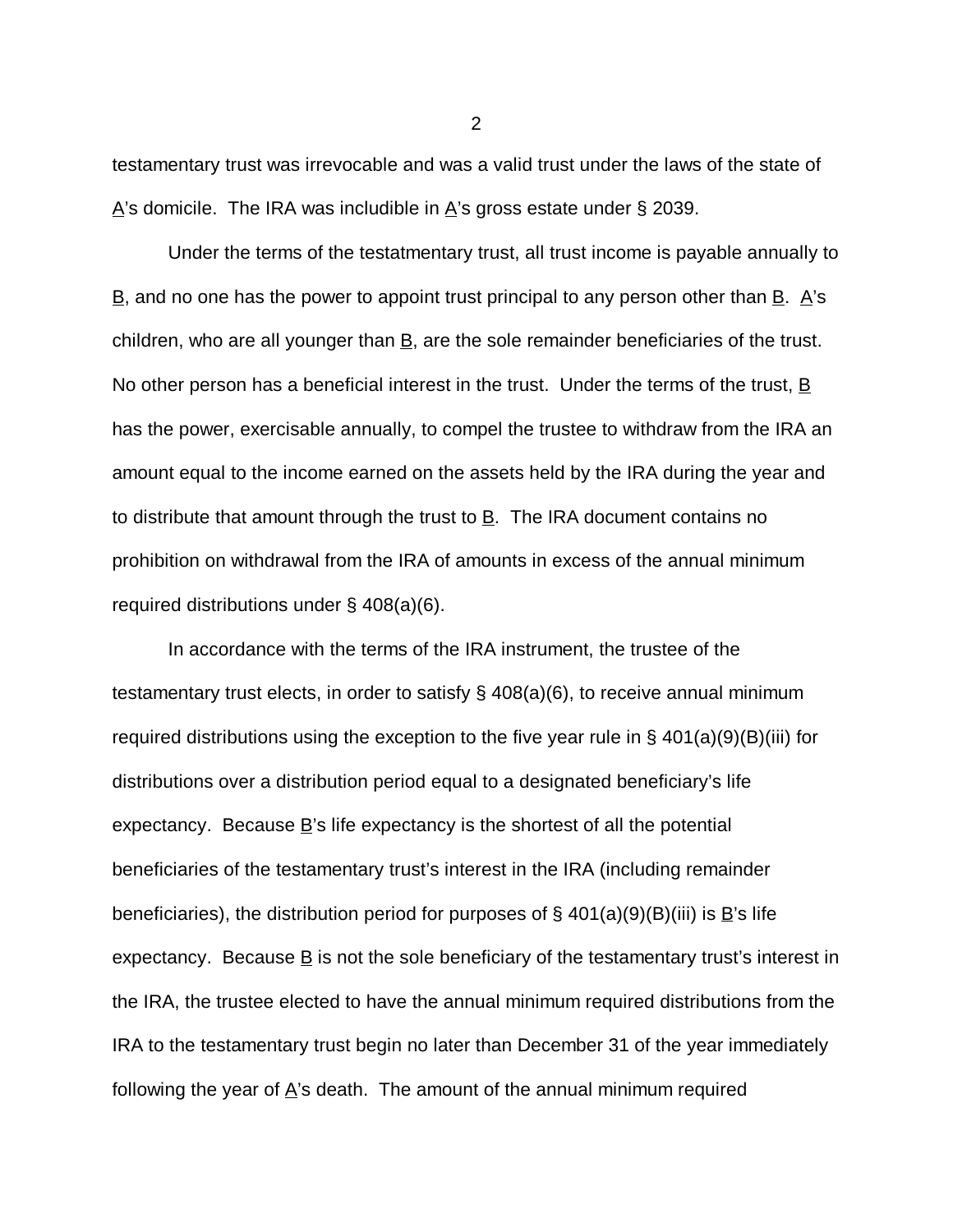distribution for each year is calculated by dividing the account balance of the IRA as of the December 31 immediately preceding the year by the remaining distribution period. On  $\underline{B}$ 's death, any undistributed balance of the IRA will be distributed to the testamentary trust over the remaining distribution period.

### LAW AND ANALYSIS

Section 2056(a) provides that the value of the taxable estate is, except as limited by § 2056(b), determined by deducting from the value of the gross estate an amount equal to the value of any interest in property that passes from the decedent to the surviving spouse.

Under § 2056(b)(1), if an interest passing to the surviving spouse will terminate, no deduction is allowed with respect to the interest if, after termination of the spouse's interest, an interest in the property passes or has passed from the decedent to any person other than the surviving spouse (or the estate of the spouse).

Section 2056(b)(7) provides that QTIP, for purposes of § 2056(a), is treated as passing to the surviving spouse and no part of the property shall be treated as passing to any person other than the surviving spouse. Section 2056(b)(7)(B)(i) defines QTIP as property that passes from the decedent, in which the surviving spouse has a qualifying income interest for life, and to which an election applies. Under § 2056(b)(7)(B)(ii), the surviving spouse has a qualifying income interest for life if (I) the surviving spouse is entitled to all the income from the property, payable annually or at more frequent intervals, or has a usufruct interest for life in the property, and (II) no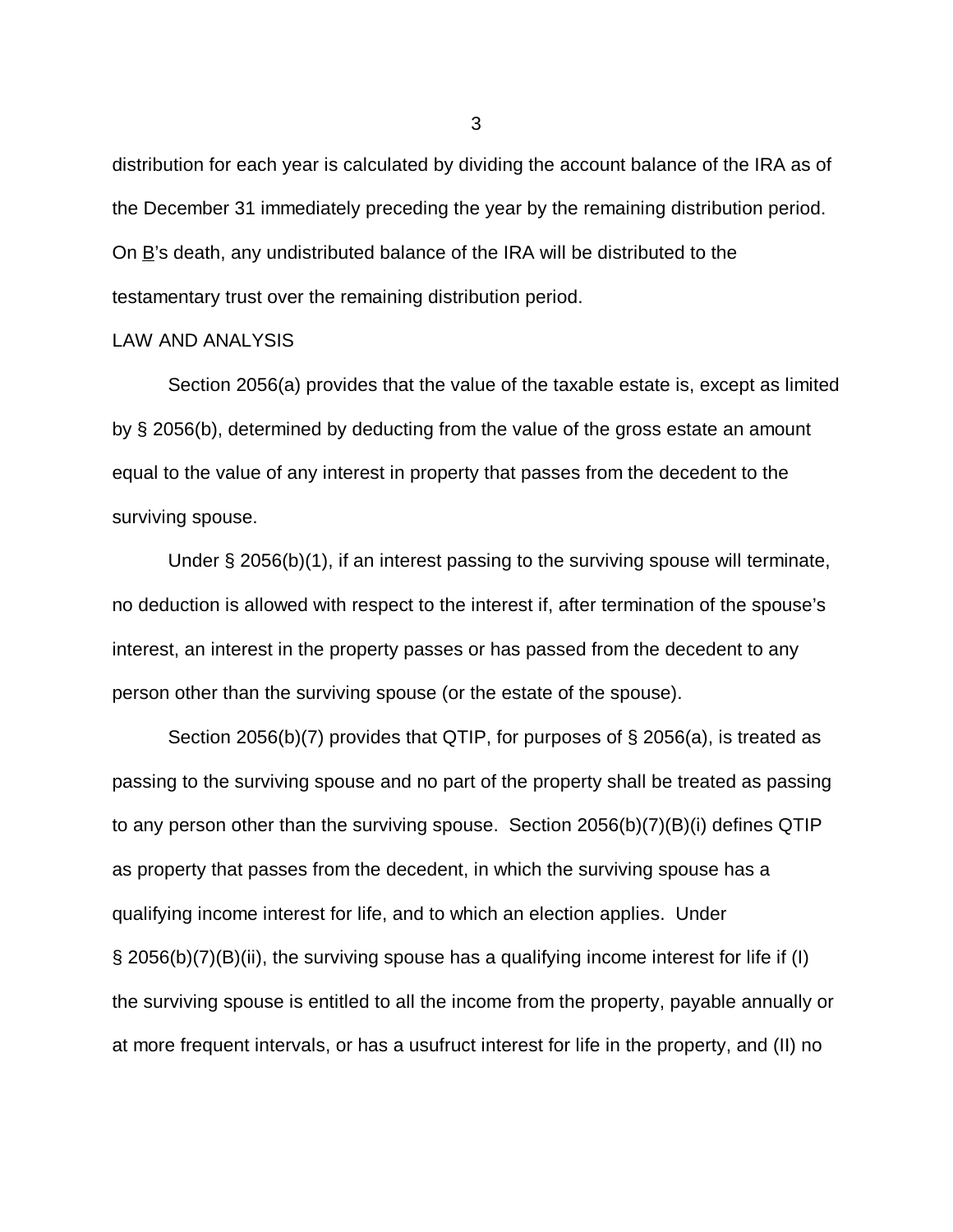person has a power to appoint any part of the property to any person other than the surviving spouse.

Section 20.2056(b)-7(d)(2) of the Estate Tax Regulations provides that the principles of § 20.2056(b)-5(f), relating to whether the spouse is entitled for life to all of the income from the entire interest, apply in determining whether the surviving spouse is entitled for life to all of the income from the property for QTIP purposes.

Section 20.2056(b)-5(f)(1) provides that, if an interest is transferred in trust, the surviving spouse is entitled for life to all of the income from the entire interest, if the effect of the trust is to give the surviving spouse substantially that degree of beneficial enjoyment of the trust property during the surviving spouse's life which the principles of the law of trusts accord to a person who is unqualifiedly designated as the life beneficiary of a trust.

Section 20.2056(b)-5(f)(8) provides that the terms "entitled for life" and "payable annually or at more frequent intervals" require that under the terms of the trust the income referred to must be currently (at least annually) distributable to the spouse or that the spouse must have such command over the income so that it is virtually the spouse's. Thus, the surviving spouse will be entitled for life to all of the income from the interest, payable annually, if, under the terms of the trust instrument, the spouse has the right exercisable annually (or more frequently) to require distribution to the spouse of the trust income, and otherwise the trust income is to be accumulated and added to corpus.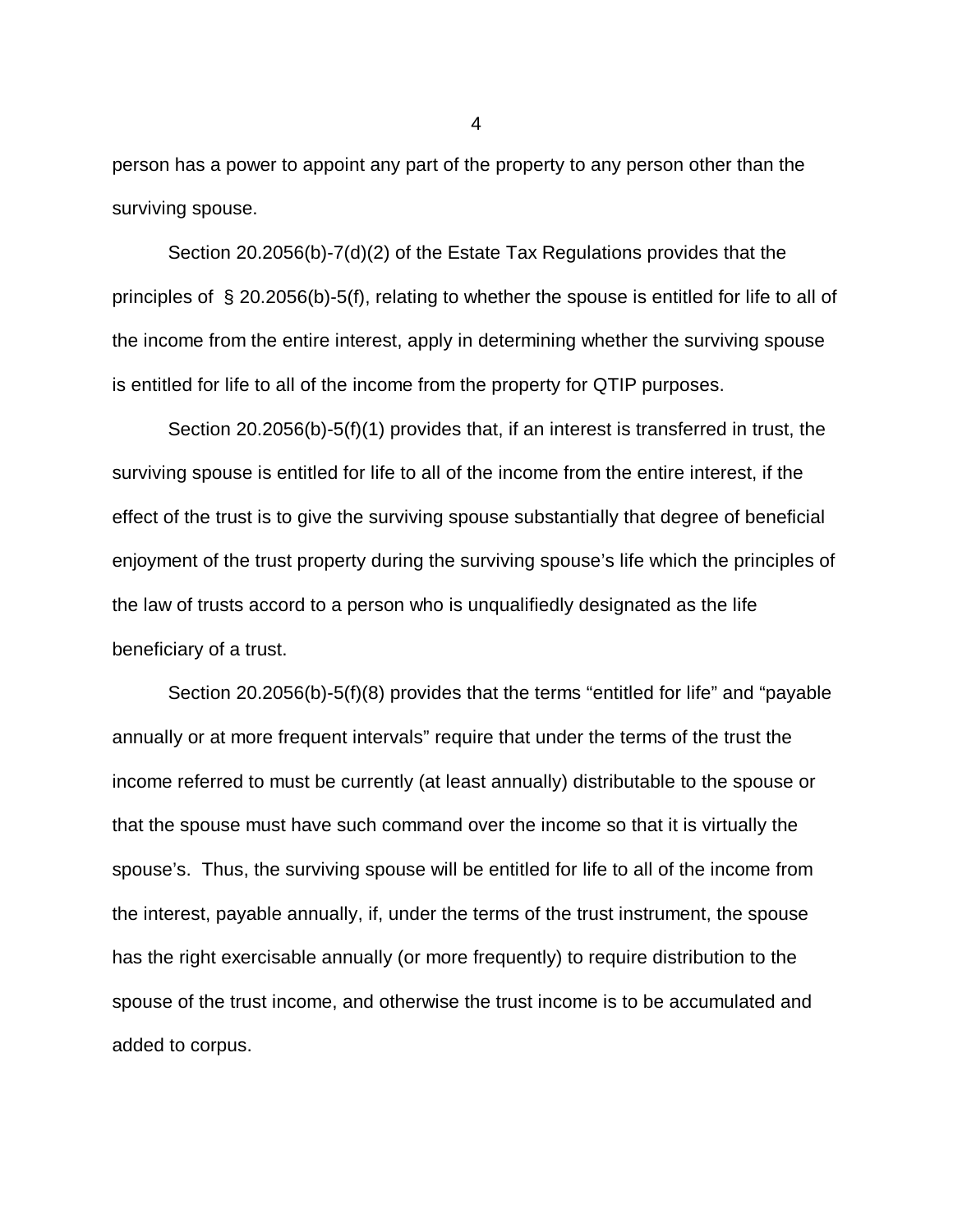In the present situation, the IRA is payable to a trust the terms of which entitle  $\underline{B}$ to receive all trust income, payable annually. In addition, no one has a power to appoint any part of the property in the trust or the IRA to any person other than  $\underline{B}$ . Therefore, whether  $\underline{A}$ 's executor can elect to treat the trust and the IRA as QTIP depends on whether  $\underline{B}$  is entitled to all the income for life from the IRA, payable annually.

Under the terms of the testamentary trust, B is given the power, exercisable annually, to compel the trustee to withdraw from the IRA an amount equal to all the income earned on the assets held in the IRA and pay that amount to  $\underline{B}$ . If  $\underline{B}$  exercises this power, the trustee must withdraw from the IRA the greater of the amount of income earned on the IRA assets during the year or the annual minimum required distribution. Nothing in the IRA instrument prohibits the trustee from withdrawing such amount from the IRA. If  $\underline{B}$  does not exercise this power, the trustee must withdraw from the IRA only the annual minimum required distribution.

 $\underline{B}$ 's power to compel the trustee's action meets the standard set forth in § 20.2056(b)-5(f)(8) for the surviving spouse to be entitled to all the income for life payable annually. Thus,  $\underline{B}$  has a qualifying income interest for life within the meaning of § 2056(b)(7) in both the IRA and the testamentary trust. Furthermore,  $\underline{B}$  has a qualifying income interest for life in the IRA and the testamentary trust for purposes of §§ 2519 and 2044. Because the trust is a conduit for payments equal to income from the IRA to  $B$ , A's executor needs to make the QTIP election under § 2056(b)(7) for both the IRA and the testamentary trust.